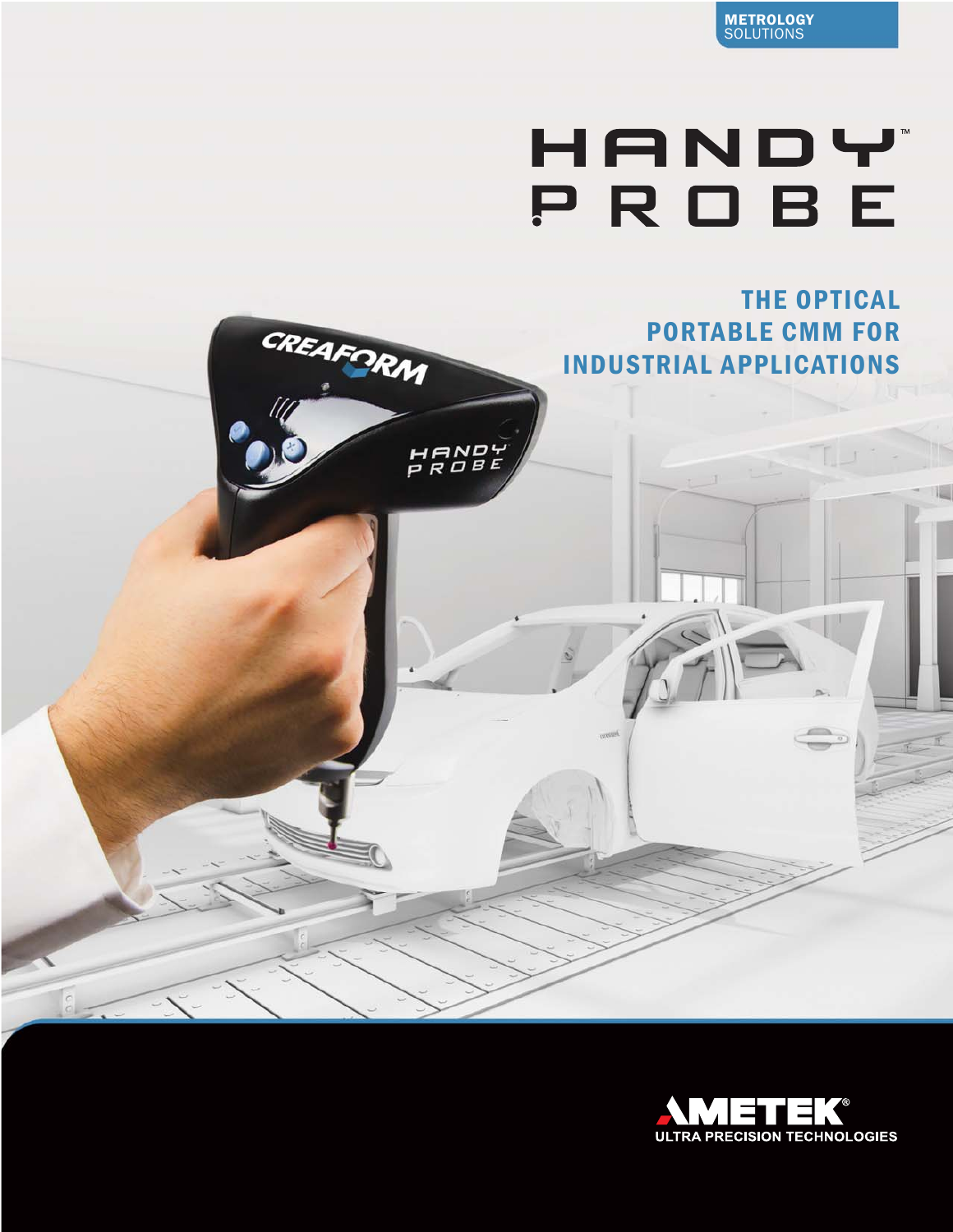The HandyPROBE outperforms traditional portable CMMs on the shop floor. Because it is truly portable and insensitive to changes in the environment (e.g. part displacement, set-up or CMM instability), it is highly efficient at measuring parts that can't be moved to a granite or cast iron table, and is ideal for geometric and surface inspection. The HandyPROBE can accurately measure parts ranging from 1 to 10 meters in size, and made of any type of materials.

# COMPATIBLE WITH ALL MAJOR SOFTWARE. INSTANT INTEGRATION INTO YOUR OC PROCESS

The HandyPROBE can also be paired with a MetraSCAN 3D scanner to offer scanning capabilities. It is currently used on the production lines of major players from the automotive, aerospace and manufacturing industries.

## FASTER AND EASIER MEASUREMENT. HANDHELD AND ARM-FREE. WIRELESS DATA

TRANSMISSION PROCESS ALLOWS THE USER TO MOVE FREELY AROUND THE PART

LIGHTWEIGHT. WEIGHS 450 G

**TRU**accuracy<sup>™</sup> TECHNOLOGY. **HIGHLY-ACCURATE MEASUREMENTS,** NO MATTER THE MEASUREMENT ENVIRONMENT (INSTABILITY, VIBRATIONS, THERMAL VARIATIONS, ETC.) OR OPERATOR SKILLS ACCURACY UP TO 25μm

## *TRUportability* TM

## TRULY PORTABLE.

UNEQUALLED PRECISION, MOBILITY AND FLEXIBILITY - NO MATTER WHERE (LAB, FACTORY, OFF-SITE)

*TRUsimplicity* TM USER-FRIENDLY. INTUITIVE SYSTEM WITH A VERY SHORT LEARNING CURVE. 5-MINUTE INSTALLATION.



AUTOMATIC ALIGNMENT. **HE USE OF OPTICAL REFLECTORS** ALLOWS PROBING OF MANY IDENTICAL PARTS IN RAPID SUCCESSION



NO NEED FOR THE OPERATOR TO RE-ALIGN DATA AFTER MOVING THE PART OR THE C-Track, RESULTING **N LESS SET-UP AND ERROR** ACCUMULATION

MEASUREMENT OF PARTS IN PRODUCTION WITHOUT HAVING TO ALIGN EVERY PART

# GREATER, EXTENDABLE MEASUREMENT

VOLUME. CAN BE EASILY AND DYNAMICALLY EXTENDED WITHOUT ANY LOSS OF **ACCURACY AND WITHOUT ANY CONVENTIONAL** LEAPFROG



PROBING SOLUTION FOR GEOMETRIC/ SURFACE INSPECTION

PARTS RANGING FROM 1-10 m, IN ANY TYPE OF MATERIAL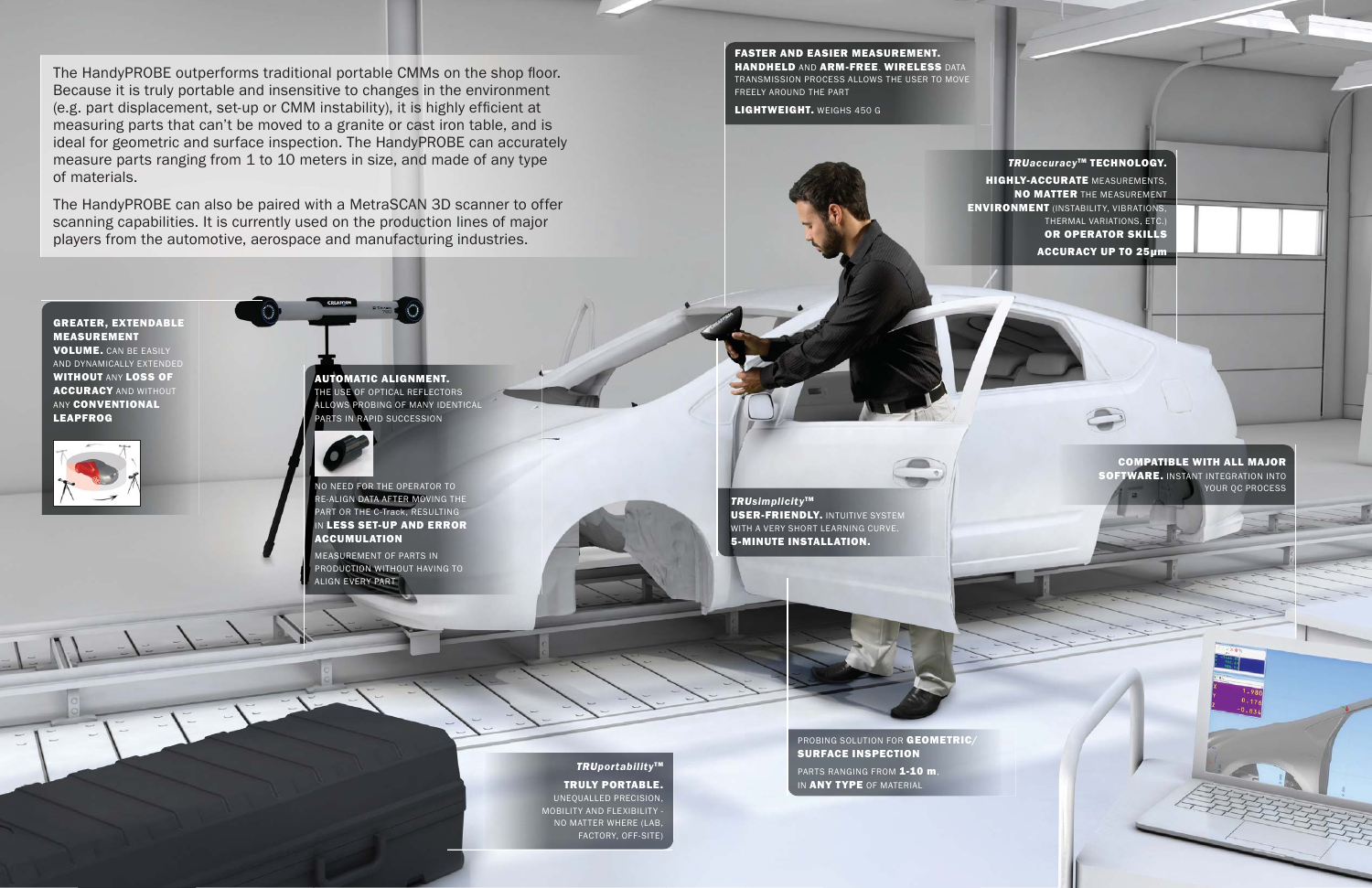#### *TRUaccuracy* TECHNOLOGY

#### Higher Measurement Accuracy.

*TRUaccuracy* technology ensures highly-accurate measurements, regardless of the measurement environment (instability, vibrations, thermal variations, etc.) or operator skills.

- With the dynamic referencing mode of the C-Track, the coordinate system can be literally "locked" onto the part(s) being measured, thus maintaining part alignment during the entire 3D scanning process.
- With the **automatic alignment** function, manual operation is no longer needed during the alignment phase and root cause errors are drastically reduced.
- With the fast user calibration process using a certified gauge, the HandyPROBE delivers constant accuracy during its entire life cycle.
- With the continuous monitoring of parameters (temperature, accuracy, etc.), device accuracy is maintained throughout entire operation.



## APPLICATIONS

NOILUTIOSE SORGNON

The HandyPROBE is especially useful for customers who are looking for a portable 3D measurement solution to measure length, geometric entities or surfaces. The HandyPROBE CMM works directly on the shop floor, without granite or steel tables or dedicated control jigs.

The HandyPROBE reaches a probing measurement accuracy of 0.085 mm on parts of size ranging from 1 to 3 m, with possible extension of up to 10 m, and made of any type of hard material.

#### Inspection and QC

- Part-to-CAD analysis
- First article inspection
- Supplier quality inspection
- Conformity assessment of 3D models against original parts/production tooling
- Conformity assessment of manufactured parts against originals
- **Alignment**
- Tooling certification
- Multi-shot measurement (up to 30 points/sec.)
- When used with a MetraSCAN 3D optical CMM scanner, allows full free form inspection and generates high density colour maps

#### Reverse Engineering

- Reverse engineering of geometrical entities (spheres, cylinders, planes)
- When used with a MetraSCAN 3D optical CMM scanner, allows faster and more accurate reverse engineering of mixed parts (geometrical and free form).

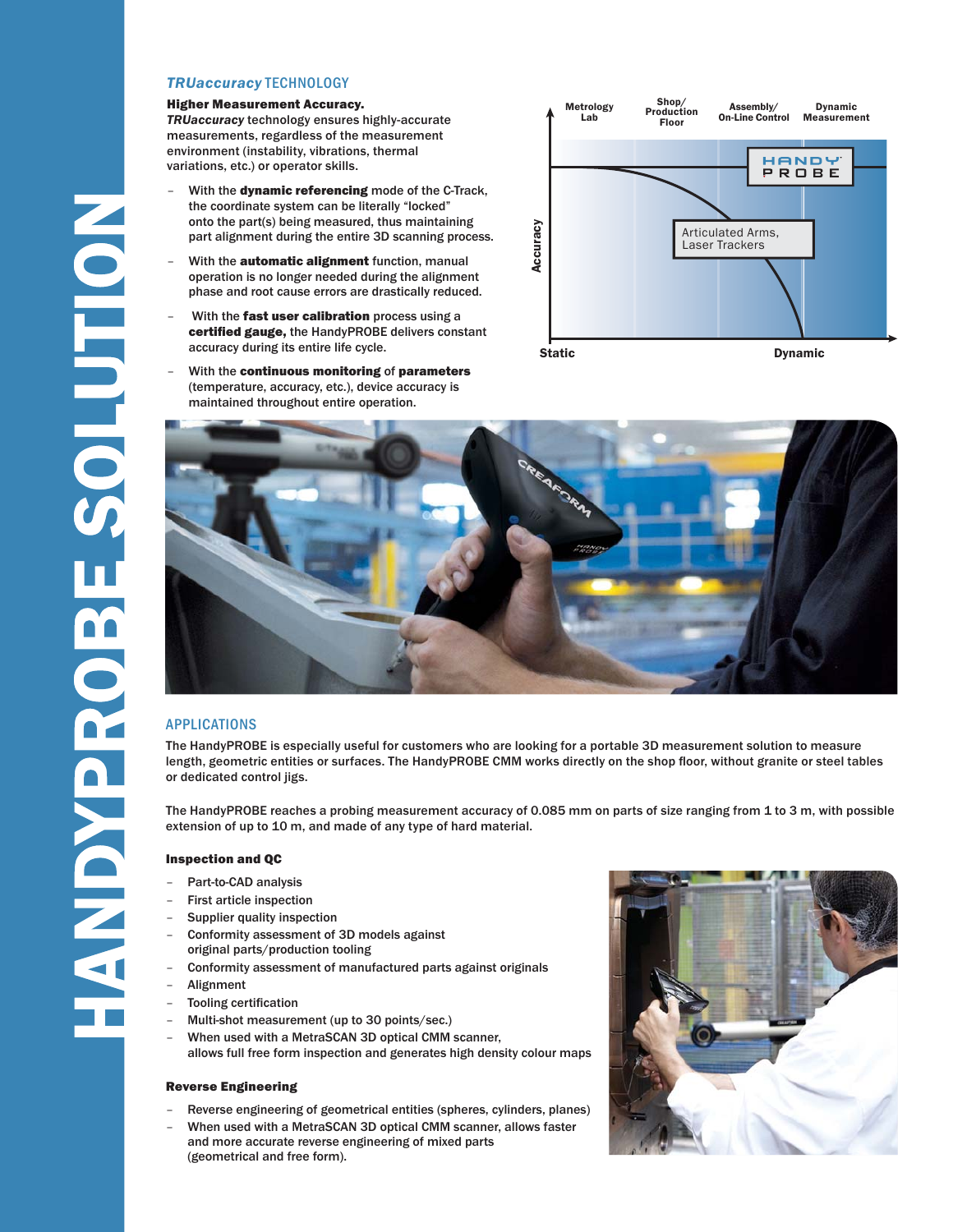## THE C-Track™ DUAL-CAMERA SENSORS

The C-Track dual-camera sensors are fitted with high quality optics and special lighting, enabling them to measure all reflectors within their operating space. In addition to tracking the whole system's reference model, the C-Track ensure the exact localization of the HandyPROBE, perform continuous image acquisition and transmission, lighting of reflectors, management of the exchanges with the computer and storage of the sensor parameters.









| $C$ -Track 380 $- - - - - - - - - - - - - - - -$ |  |                                          |  |
|--------------------------------------------------|--|------------------------------------------|--|
|                                                  |  | C-Track 780 ---------------------------- |  |
|                                                  |  |                                          |  |